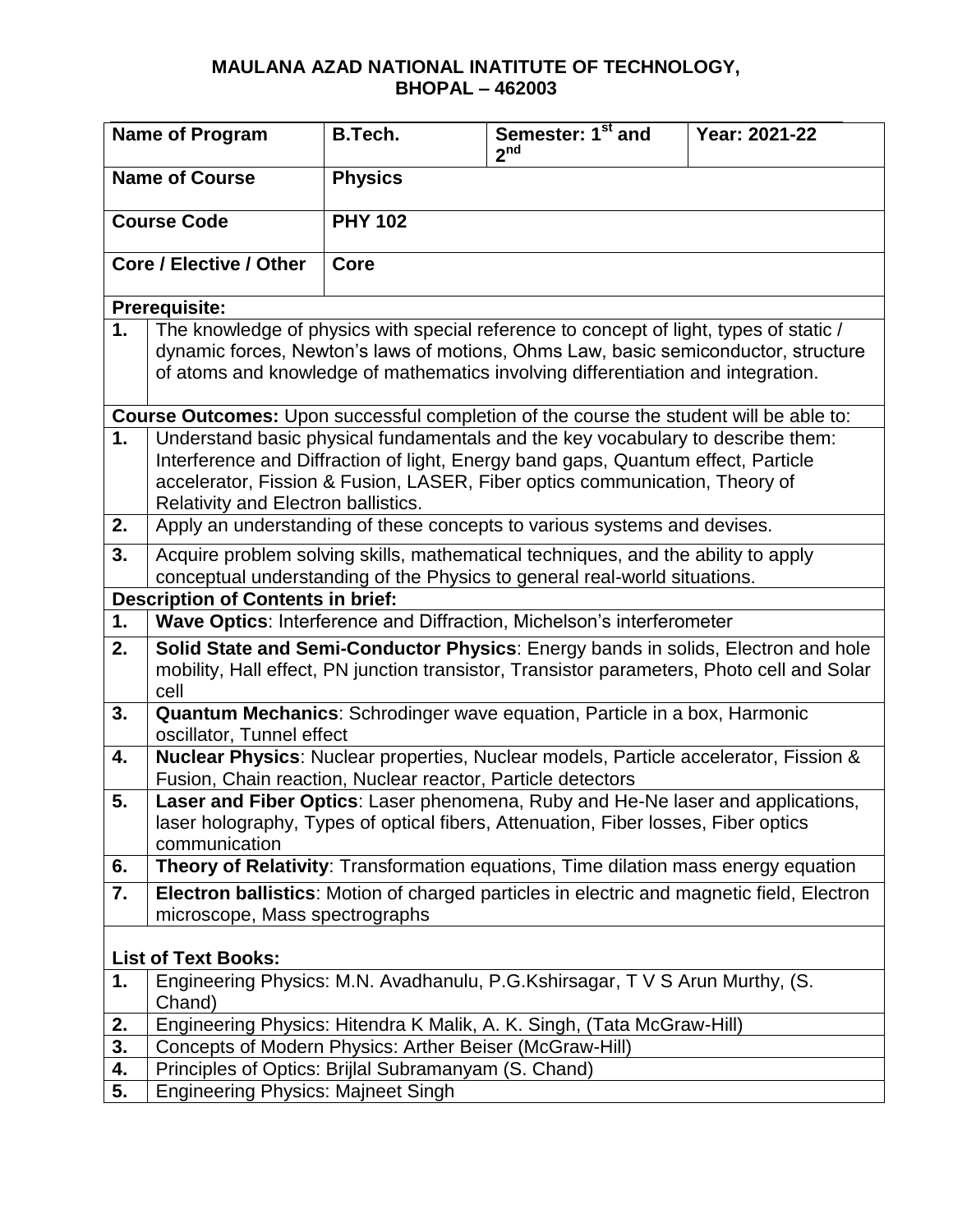|                                      | <b>List of Reference Books:</b>                                                 |                                                                                               |  |  |  |
|--------------------------------------|---------------------------------------------------------------------------------|-----------------------------------------------------------------------------------------------|--|--|--|
| 1.                                   | Modern Physics: Kenneth Krane, (John Wiley Eastern)                             |                                                                                               |  |  |  |
| 2.                                   | Modern Physics: Paul A. Tipler & Ralph A. Llewellyn, (W. H. Freeman)            |                                                                                               |  |  |  |
| 3.                                   | Quantum Mechanics Concepts and Applications: Nouredine Zettili (Wiley)          |                                                                                               |  |  |  |
| 4.                                   | Optics: Ajoy K. Ghatak, (Tata McGraw-Hill Education)                            |                                                                                               |  |  |  |
| $5\phantom{1}$                       |                                                                                 | Fiber Optics & Lasers The Two Revolutions: Ajoy Ghatak & K. Thyagarajan,                      |  |  |  |
|                                      | (Macmillan India Limited)                                                       |                                                                                               |  |  |  |
| 6.                                   | Fundamental of Physics: Resnick, Walker & Halliday, (John Willey and Sons. Inc) |                                                                                               |  |  |  |
| 7.                                   |                                                                                 | Modern Physics by Mani & Mehta (East-West Press)                                              |  |  |  |
| 8.                                   | Essentials of Quantum Mechanics by Fozia Z. Haque (Asian Books)                 |                                                                                               |  |  |  |
| 9.                                   |                                                                                 | University Physics: H.D. Young, Roger A Freedman, (Pearson)                                   |  |  |  |
| 10.                                  | Solid State Electronics: B. G. Streetman, (Prentice Hall India)                 |                                                                                               |  |  |  |
| 11.                                  | Solid State Physics: S. O. Pillai, (New Age International Publishers)           |                                                                                               |  |  |  |
| 12.                                  | A Textbook of Optics: N Subrahmanyam, Brij Lal & M N Avadhanulu, (S. Chand)     |                                                                                               |  |  |  |
| <b>URLs:</b>                         |                                                                                 |                                                                                               |  |  |  |
| 1.                                   |                                                                                 | https://nptel.ac.in/courses/122107035/#                                                       |  |  |  |
| 2.                                   |                                                                                 | https://nptel.ac.in/course.html                                                               |  |  |  |
| 3.                                   | http://www.tndte.gov.in/site/wp-content/uploads/2016/08/Engineering-physics.pdf |                                                                                               |  |  |  |
|                                      | 4.<br>https://physicstoday.scitation.org                                        |                                                                                               |  |  |  |
| Lecture Plan (about 40-50 Lectures): |                                                                                 |                                                                                               |  |  |  |
| Lecture No.                          |                                                                                 | <b>Topic</b>                                                                                  |  |  |  |
|                                      | Lecture 1                                                                       | Introduction to syllabus, Interference: Introduction, Coherence, Types of                     |  |  |  |
|                                      |                                                                                 | Interference, Interference in thin (parallel surfaced) films                                  |  |  |  |
|                                      | Lecture 2                                                                       | Wedge shaped film, Newton's rings Experiment, Numerical Problems                              |  |  |  |
|                                      | Lecture 3                                                                       | Michelson's Interferometer: Theory and applications, Numerical Problems                       |  |  |  |
|                                      | Lecture 4                                                                       | Diffraction: definition, types and diffraction, Single slit diffraction                       |  |  |  |
|                                      | Lecture 5                                                                       | Double slit diffraction p, missing order                                                      |  |  |  |
|                                      | Lecture 6                                                                       | Diffraction through n-slit, Transmission Grating, Numerical Problems                          |  |  |  |
| Lecture <sub>7</sub>                 |                                                                                 | Tutorial of wave optics                                                                       |  |  |  |
|                                      | Lecture 8                                                                       | Semiconductor Physics: Free electron theory, Band theory of solids                            |  |  |  |
|                                      | Lecture 9                                                                       | Fermi Energy and Fermi Energy level in Intrinsic and Extrinsic<br>Semiconductors              |  |  |  |
|                                      | Lecture 10                                                                      | Charge carrier concentration in intrinsic semiconductor, electron hole mobility               |  |  |  |
|                                      |                                                                                 | and conductivity, Numerical Problems                                                          |  |  |  |
|                                      |                                                                                 | P- N junction diode, Photocell                                                                |  |  |  |
| Lecture 11<br>Lecture 12             |                                                                                 | Solar cell and its applications                                                               |  |  |  |
| Lecture 13                           |                                                                                 | Hall effect and its applications, Numerical Problems                                          |  |  |  |
|                                      | Lecture 14                                                                      | Introduction to transistor: CE, CB and CC mode.                                               |  |  |  |
|                                      | Lecture 15                                                                      | Transistor parameters ( $\alpha$ , $\beta$ , $\gamma$ and their relation), Numerical Problems |  |  |  |
|                                      | Lecture 16                                                                      | <b>Tutorial of semiconductor Physics</b>                                                      |  |  |  |
|                                      | Lecture 17                                                                      | Quantum Mechanics: Introduction to Quantum Mechanics, de-Broglie                              |  |  |  |
|                                      |                                                                                 | hypothesis, Concept of wave packet, Heisenberg's uncertainty principle,                       |  |  |  |
|                                      |                                                                                 | <b>Postulates of Quantum Mechanics</b>                                                        |  |  |  |
|                                      | Lecture 18                                                                      | Properties of matter wave, Probabilistic interpretation of wave function                      |  |  |  |
|                                      | Lecture 19                                                                      | Schrodinger's time dependent and time independent wave equation.                              |  |  |  |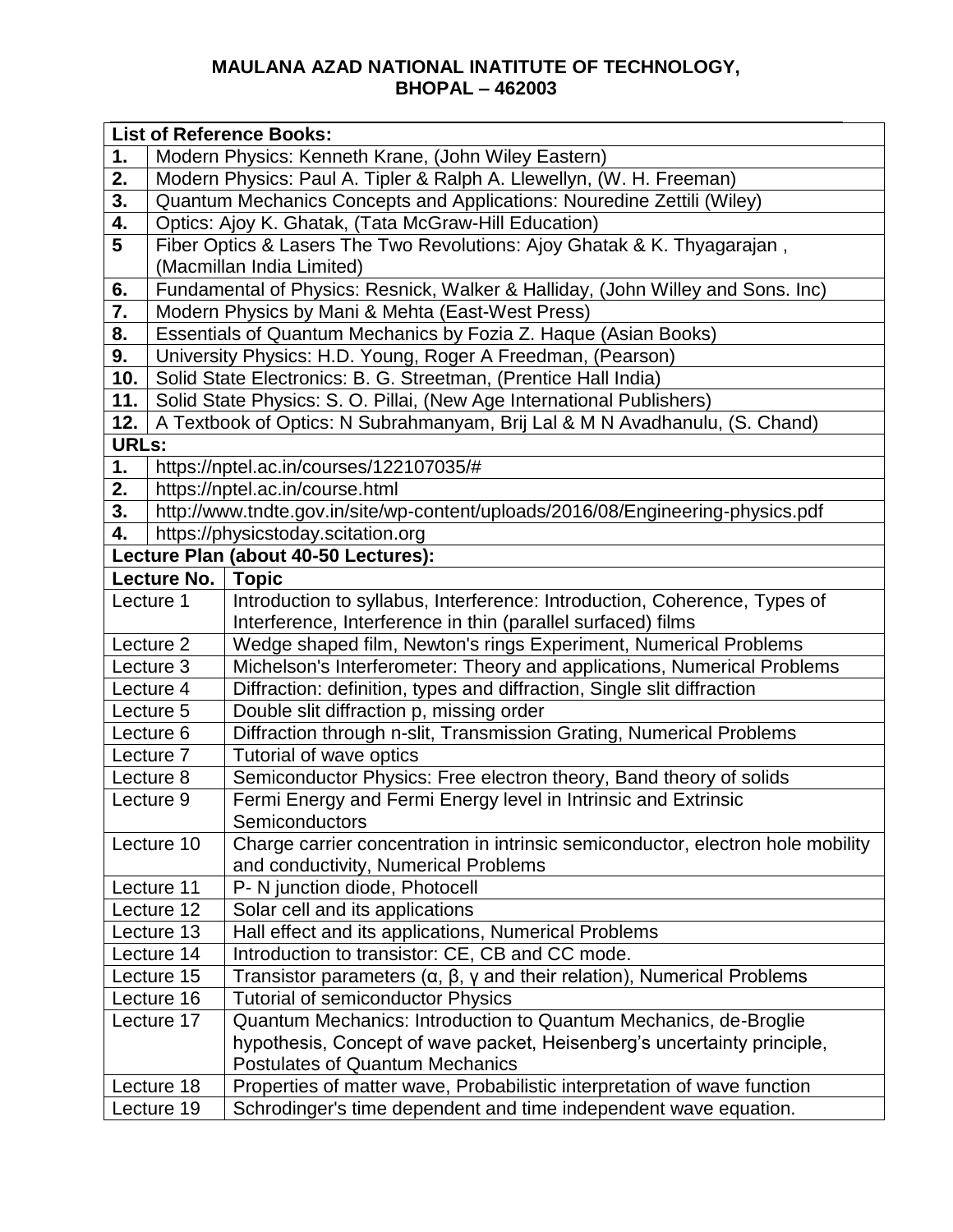| Lecture 20 | Particle in a box (1D and 3D), Tunnel effect ( $\alpha$ -decay)                     |
|------------|-------------------------------------------------------------------------------------|
| Lecture 21 | Harmonic Oscillator, Zero-point energy, Numerical Problems                          |
| Lecture 22 | Tutorial of quantum mechanics                                                       |
| Lecture 23 | Nuclear Physics: Nuclear properties, Mass defect, Semi-empirical mass               |
|            | formula, binding energy and Numerical Problems                                      |
| Lecture 24 | Nuclear Models: Liquid drop model and its success & failure                         |
| Lecture 25 | Shell model                                                                         |
| Lecture 26 | Particle accelerators: Cyclotron, synchro-cyclotron, Numerical Problems             |
| Lecture 27 | <b>Betatron and Numerical Problems</b>                                              |
| Lecture 28 | Nuclear fission and fusion, Chain reaction and Nuclear reactor                      |
| Lecture 29 | Nuclear particle detectors (GM counter), Numerical problems                         |
| Lecture 30 | Mass Spectrographs (Bainbridge and Aston)                                           |
| Lecture 31 | <b>Tutorial of Nuclear Physics</b>                                                  |
| Lecture 32 | LASER: Absorption and Emission process, Einstein's A & B coefficient                |
| Lecture 33 | Pumping Scheme and its types, component of LASER                                    |
| Lecture 34 | Ruby laser and He-Ne Laser                                                          |
| Lecture 35 | Laser Holography and applications                                                   |
| Lecture 36 | Fibre Optics: Introduction to optical fibre, Acceptance angle.                      |
| Lecture 37 | Types of fibre, V-number, Losses in optical fibre, Uses & applications of fibre     |
| Lecture 38 | <b>Tutorial of LASER and optical fibre</b>                                          |
| Lecture 39 | Theory of Relativity: Introduction, Michelson-Morley Experiment, Postulates of      |
|            | special theory of relativity                                                        |
| Lecture 40 | Galilean transformation and Lorentz transformation equation                         |
| Lecture 41 | Length contraction and time dilation                                                |
| Lecture 42 | Theorem of addition of velocities, Principle of simultaneity                        |
| Lecture 43 | Mass energy equivalence relation, Relativistic mass, Numerical problems             |
| Lecture 44 | Tutorial of theory of relativity                                                    |
| Lecture 45 | Electron Ballistic: Motion of charged particle (electron) in uniform electric field |
|            | when the field is parallel, perpendicular and at an angle to velocity of electron   |
| Lecture 46 | Motion of charged particle (electron) in uniform magnetic field when the field      |
|            | is parallel, perpendicular and at an angle to velocity of electron                  |
| Lecture 47 | Electron Optics: Bethe's law, electrostatic lens                                    |
| Lecture 48 | CRT, Electron microscope and Numerical Problems                                     |
| Lecture 49 | Tutorial of electron ballistic                                                      |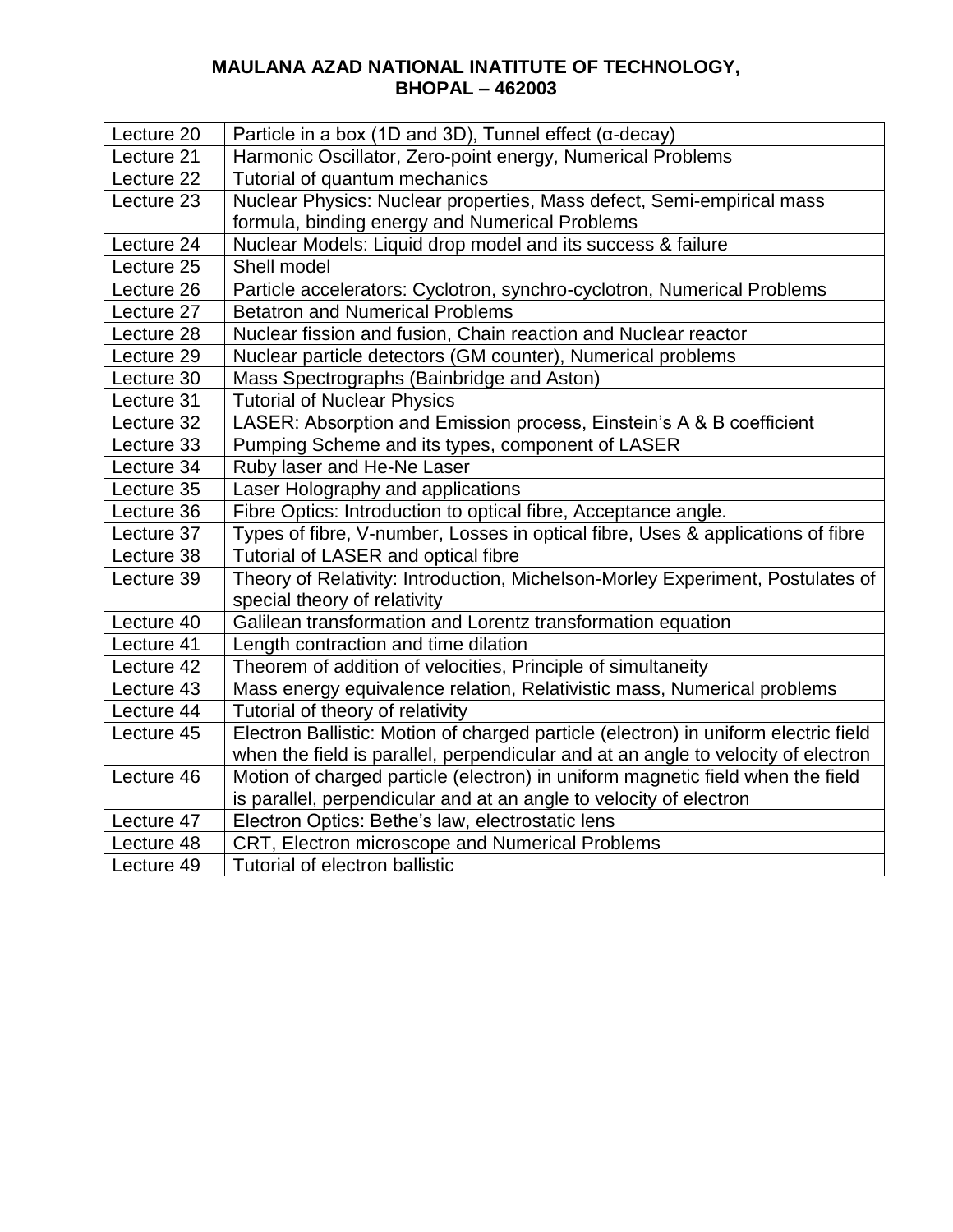| <b>Name of Program</b>  |                                                                                                                                     | <b>B.Tech.</b>                                                     | Semester: 1 <sup>st</sup> and 2 <sup>nd</sup> Year: 2021-22                                        |  |  |
|-------------------------|-------------------------------------------------------------------------------------------------------------------------------------|--------------------------------------------------------------------|----------------------------------------------------------------------------------------------------|--|--|
| <b>Name of Course</b>   |                                                                                                                                     | <b>PHYSICS LAB</b>                                                 |                                                                                                    |  |  |
|                         | <b>Course Code</b>                                                                                                                  | <b>PHY122</b>                                                      |                                                                                                    |  |  |
| Core / Elective / Other |                                                                                                                                     | Core                                                               |                                                                                                    |  |  |
|                         | Prerequisite:                                                                                                                       |                                                                    |                                                                                                    |  |  |
| 1.                      |                                                                                                                                     |                                                                    | The knowledge of physics with special reference to concept of light, types of static/dynamic       |  |  |
|                         |                                                                                                                                     |                                                                    | forces, Newton's law of motions, basic semiconductor devices and knowledge of Engineering          |  |  |
|                         | <b>Course Outcomes:</b>                                                                                                             | mathematics involving differentiation and integration.             |                                                                                                    |  |  |
|                         |                                                                                                                                     | Upon successful completion of the course the student will be able: |                                                                                                    |  |  |
| 1.                      |                                                                                                                                     |                                                                    | To design and conduct simple experiments as well as analyze and interpret data.                    |  |  |
|                         |                                                                                                                                     |                                                                    |                                                                                                    |  |  |
| 2.                      |                                                                                                                                     | questioning as a way to learn new knowledge.                       | Develop skills in observation, interpretation, reasoning, synthesis, generalizing, predicting, and |  |  |
| 3.                      |                                                                                                                                     |                                                                    | To apply conceptual understanding of the physics to general real-world situations.                 |  |  |
|                         |                                                                                                                                     |                                                                    |                                                                                                    |  |  |
| 1.                      | <b>Description of Contents in brief:</b>                                                                                            |                                                                    | To plot the characteristics curves of a p-n junction diode and calculate its resistance.           |  |  |
|                         |                                                                                                                                     |                                                                    |                                                                                                    |  |  |
| 2.                      |                                                                                                                                     | To plot the characteristics curves of PNP transistors in CE mode.  |                                                                                                    |  |  |
| 3.                      | To perform Melde's Experiment in transverse and longitudinal modes and determine the                                                |                                                                    |                                                                                                    |  |  |
| 4.                      | frequency of an electrically maintained tuning fork.<br>To determine frequency of AC mains using an electrical vibrator.            |                                                                    |                                                                                                    |  |  |
| 5.                      |                                                                                                                                     |                                                                    | To determine the radius of curvature of a lens by Newton's ring method.                            |  |  |
|                         |                                                                                                                                     |                                                                    |                                                                                                    |  |  |
| 6.                      | To determine the refractive index of the material of the prism for various colors of mercury light<br>using prism and spectrometer. |                                                                    |                                                                                                    |  |  |
| 7.                      |                                                                                                                                     |                                                                    | To determine the dispersive power of the material of the prism using spectrometer.                 |  |  |
| 8.                      | grating.                                                                                                                            |                                                                    | To determine the wavelength of different colors of mercury light using a plane transmission        |  |  |
| 9.                      | Brodhum photometer.                                                                                                                 |                                                                    | To determine percentage of transmission of light for a semitransparent film using Lummer-          |  |  |
| 10.                     |                                                                                                                                     | To study diffraction at a single slit using He-Ne laser.           |                                                                                                    |  |  |
| 11.                     |                                                                                                                                     |                                                                    | To determine the wavelength of He-Ne laser by Michelson Interferometer.                            |  |  |
| 12.                     |                                                                                                                                     | To determine Hall Potential and Hall Coefficient.                  |                                                                                                    |  |  |
| 13.                     | To study the characteristic of Photo Cell.                                                                                          |                                                                    |                                                                                                    |  |  |
| 14.                     | combination using Nodal Slide assembly.                                                                                             |                                                                    | To verify the formula for the combination of lenses and to determine the cardinal points of the    |  |  |
| 15.                     | determine the Band-gap.                                                                                                             |                                                                    | To measure resistivity of a semiconductor by Four Probe method at different temperatures and       |  |  |
| 16.                     |                                                                                                                                     | To determine the Plank's Constant using LED                        |                                                                                                    |  |  |
| 17.                     |                                                                                                                                     | To study the characteristic of Photoconductive material.           |                                                                                                    |  |  |
|                         | <b>List of Text Books:</b>                                                                                                          |                                                                    |                                                                                                    |  |  |
| 1.                      |                                                                                                                                     |                                                                    | Engineering Physics: M.N. Avadhanulu, P.G.Kshirsagar, T V S Arun Murthy, (S. Chand)                |  |  |
| 2.                      |                                                                                                                                     | Concepts of Modern Physics: ArtherBeiser (McGraw-Hill)             |                                                                                                    |  |  |